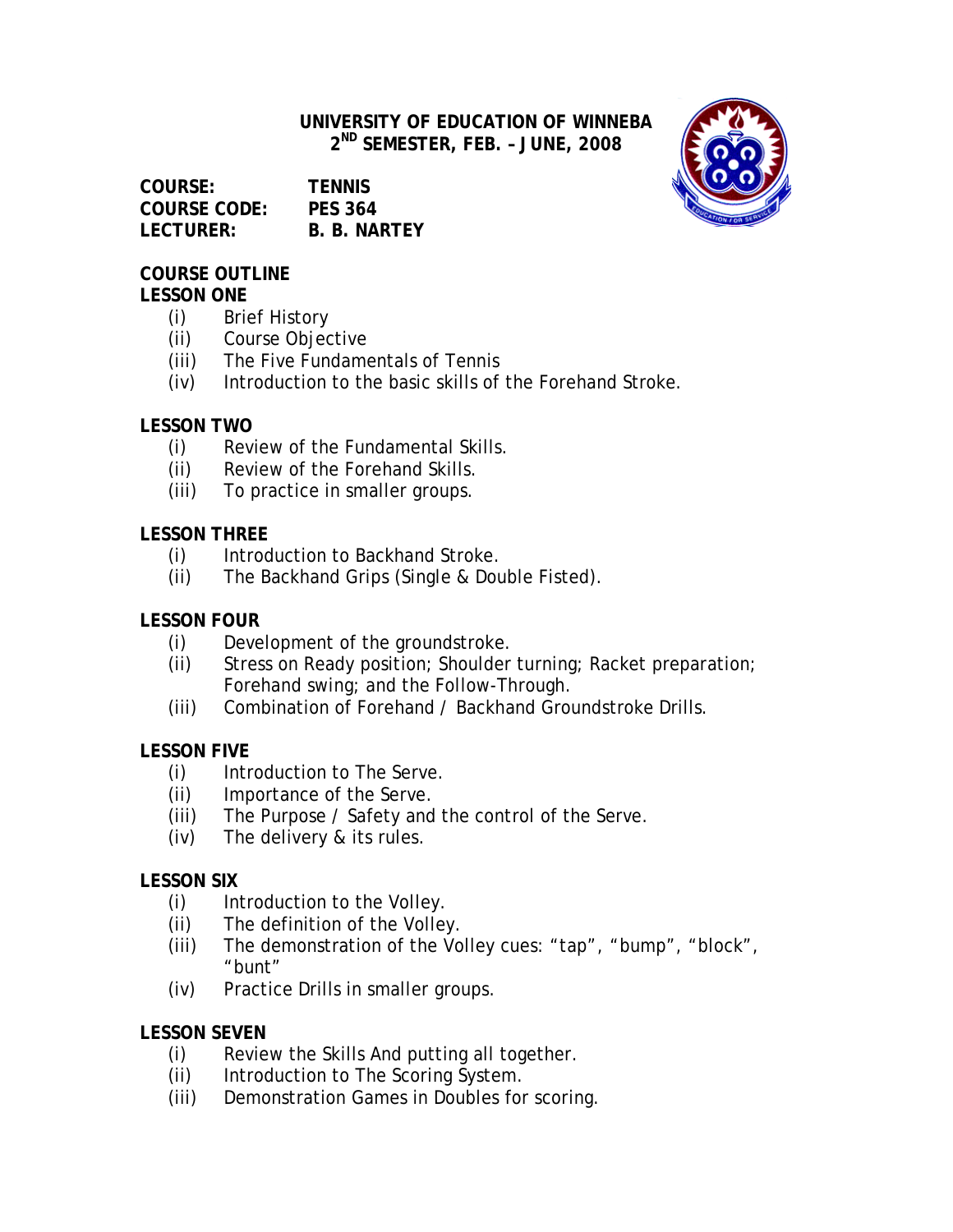## **LESSON EIGHT**

- (i) Introduction to Singles Game.
- (ii) On court positioning for Singles Game.
- (iii) Tactics & Strategies in the Singles Game.
- (iv) Strokes mostly used in Singles Game.
- (v) Students practice in groups.

### **LESSON NINE**

- (i) Introduction to Doubles Game.
- (ii) Positioning on court for Doubles Game.
- (iii) Roles of each player in the Doubles Game.

## **LESSON TEN**

- (i) Developing the Service Skills.
- (ii) Review of the Service Skills.
- (iii) Review the main phases of the Serve; i.e. (the progressions)
- (iv) Practice in smaller groups of (4).

### **LESSON ELEVEN**

- (i) Introduction to the secondary Strokes; i.e. Lob, Smash, Drop Shot, etc.
- (ii) The purpose of the strokes given as examples of the Secondary strokes.
- (iii) Practical demonstration by more advanced players.

# **LESSON TWELVE**

- (i) To give students the opportunity to practice the skills and apply the skills in game situations.
- (ii) Scoring system should be applied in game situations.

# **REVISION FOR ASSESSMENT**

### **THEORY & PRACTICAL ASSESSMENT ON:**

- (i) The Brief History of The Game.
- (ii) Fundamentals of Tennis.
- (iii) Production of the Basic Strokes.
- (iv) Application of the strokes in the Games.
- (v) The Scoring System.

# **TYPES OF TESTS;**

- (i) Skills Tests on strokes.
- (ii) Play.
- (iii) Rules.
- (iv) Court specification.
- (v) Court Areas.